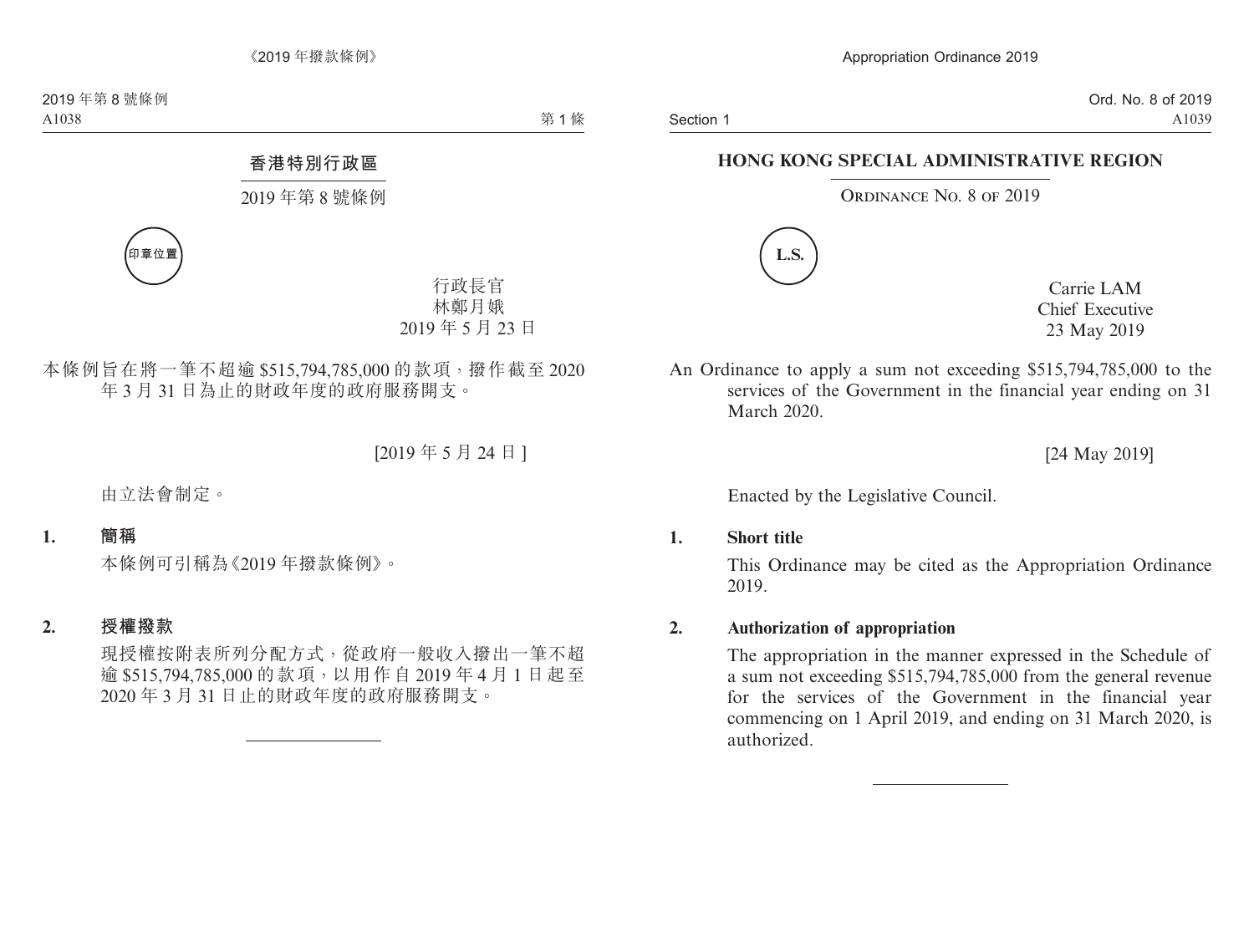# **Schedule**

| Number<br>of Vote | Head of Expenditure                       | Amount of<br>Vote<br>$\mathbb{S}$ |
|-------------------|-------------------------------------------|-----------------------------------|
| 21                |                                           | 120,545,000                       |
| 22                | Agriculture, Fisheries and Conservation   | 1,821,273,000                     |
| 23                |                                           | 107,321,000                       |
| 24                |                                           | 182,882,000                       |
| 25                | Architectural Services Department         | 2,379,893,000                     |
| 26                | Census and Statistics Department          | 817,789,000                       |
| 27                |                                           | 124,004,000                       |
| 28                |                                           | 1,157,484,000                     |
| 30                | Correctional Services Department          | 4,228,478,000                     |
| 31                | Customs and Excise Department             | 4,943,961,000                     |
| 33                | Civil Engineering and Development         | 3,040,354,000                     |
| 37                |                                           | 13,300,751,000                    |
| 39                | Drainage Services Department              | 2,935,378,000                     |
| 42                | <b>Electrical and Mechanical Services</b> |                                   |
|                   |                                           | 1,176,102,000                     |
| 44                | Environmental Protection Department       | 6,959,161,000                     |
| 45                |                                           | 7,161,588,000                     |
| 46                | General Expenses of the Civil Service     | 4,106,593,000                     |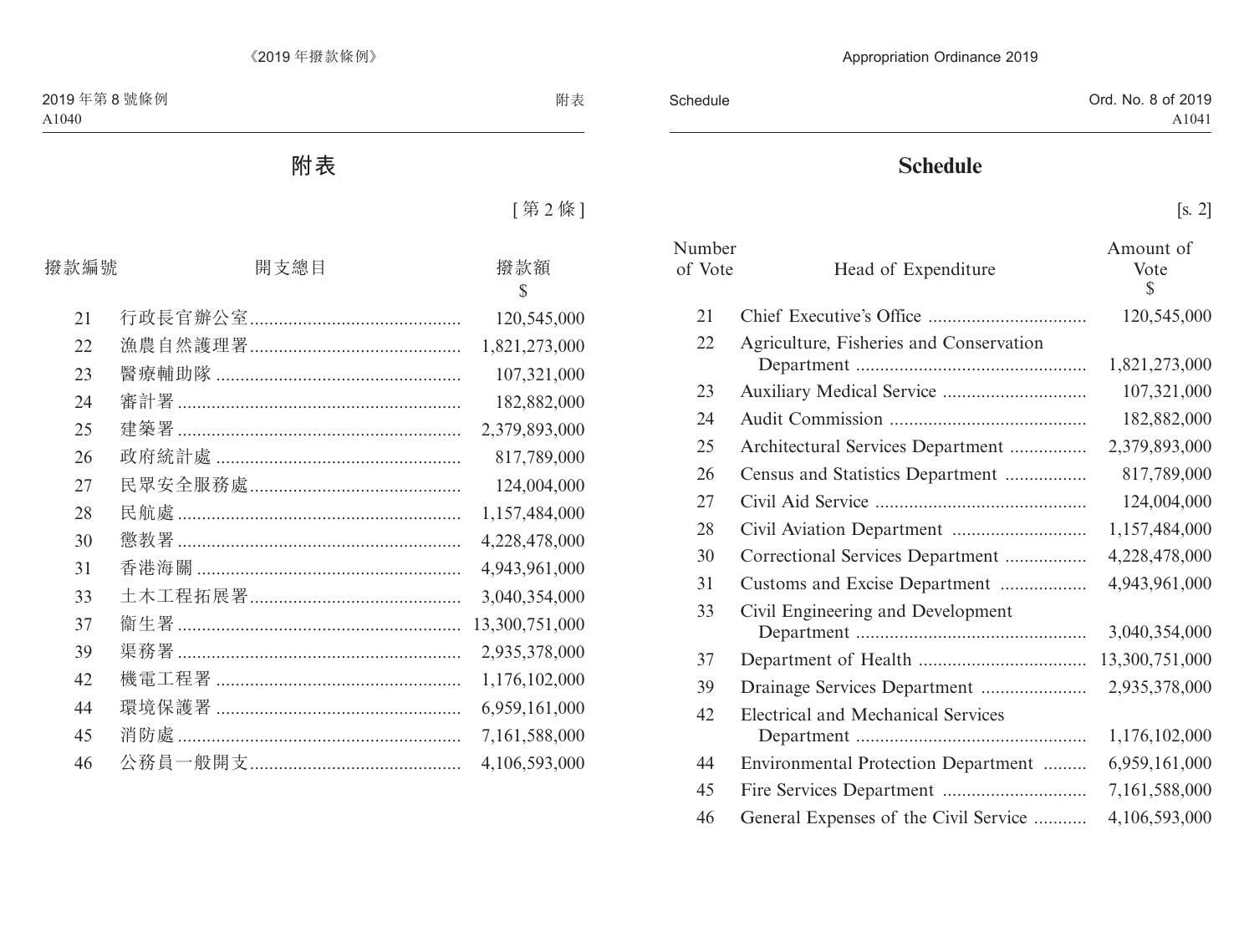| Schedule          |                                                                                                                | Ord. No. 8 of 2019<br>A1043       |
|-------------------|----------------------------------------------------------------------------------------------------------------|-----------------------------------|
| Number<br>of Vote | Head of Expenditure                                                                                            | Amount of<br>Vote<br>$\mathbb{S}$ |
| 47                | Government Secretariat: Office of the<br>Government Chief Information Officer                                  | 806,504,000                       |
| 48                |                                                                                                                | 538,622,000                       |
| 49                | Food and Environmental Hygiene                                                                                 | 8,434,909,000                     |
| 51                |                                                                                                                | 2,227,077,000                     |
| 53                | Government Secretariat: Home Affairs                                                                           | 2,265,617,000                     |
| 55                | Government Secretariat: Commerce and<br>Economic Development Bureau<br>(Communications and Creative Industries | 903,866,000                       |
| 59                | Government Logistics Department                                                                                | 568,389,000                       |
| 60                |                                                                                                                | 4,175,667,000                     |
| 62                |                                                                                                                | 357,962,000                       |
| 63                |                                                                                                                | 3,260,297,000                     |
| 70                |                                                                                                                | 6,152,753,000                     |
| 72                | <b>Independent Commission Against Corruption</b>                                                               | 1,167,704,000                     |
| 74                | Information Services Department                                                                                | 545,982,000                       |
| 76                |                                                                                                                | 1,721,902,000                     |
| 78                | Intellectual Property Department                                                                               | 185,778,000                       |
| 79                |                                                                                                                | 144,307,000                       |
| 80                |                                                                                                                | 2,109,451,000                     |
| 82                |                                                                                                                | 1,656,263,000                     |
| 90                |                                                                                                                | 2,062,711,000                     |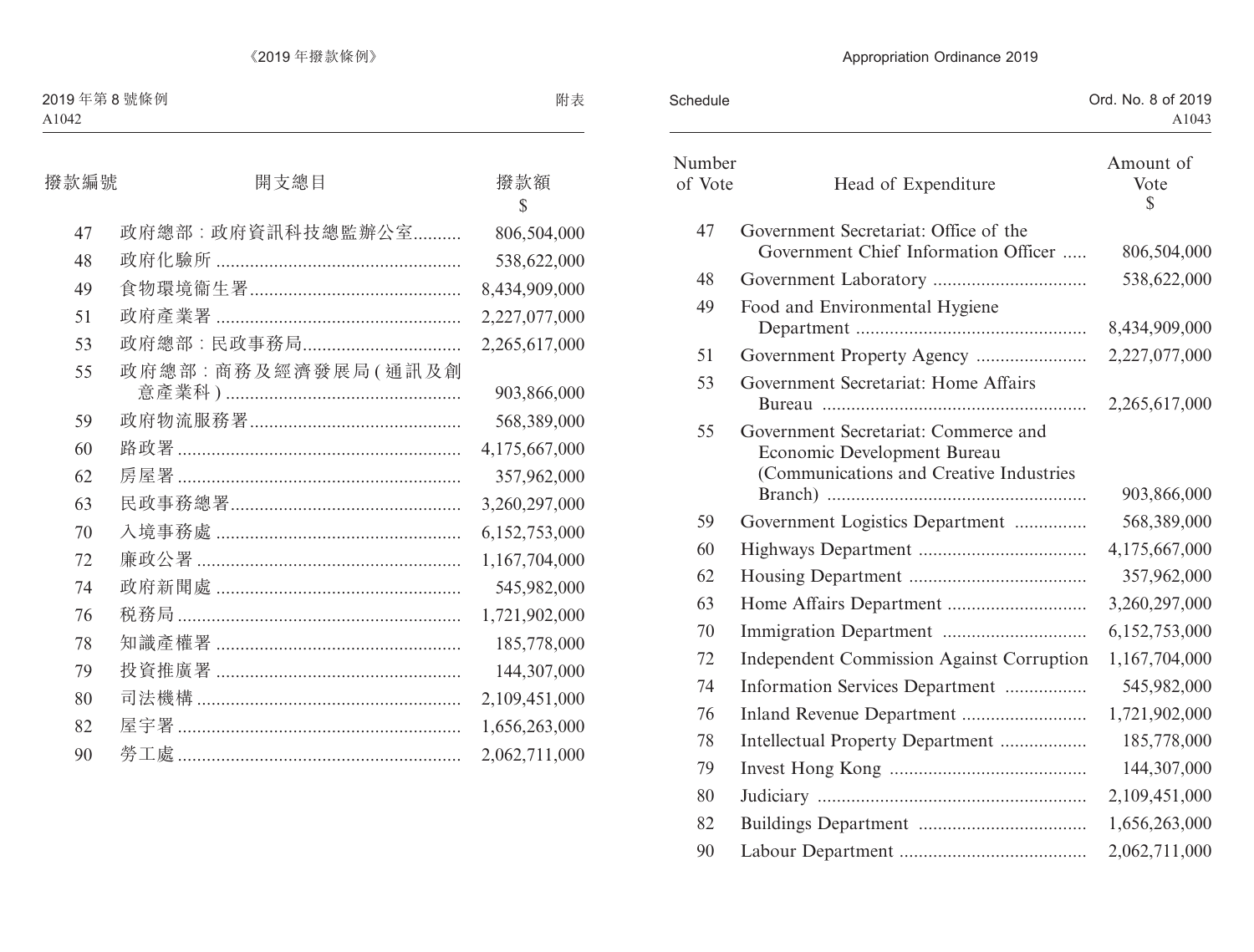| Schedule          |                                                                           | Ord. No. 8 of 2019<br>A1045       |
|-------------------|---------------------------------------------------------------------------|-----------------------------------|
| Number<br>of Vote | Head of Expenditure                                                       | Amount of<br>Vote<br>$\mathbb{S}$ |
| 91                |                                                                           | 3,017,840,000                     |
| 92                |                                                                           | 2,329,724,000                     |
| 94                |                                                                           | 1,590,214,000                     |
| 95                | Leisure and Cultural Services Department                                  | 9,916,896,000                     |
| 96                | Government Secretariat: Overseas Economic                                 | 531,495,000                       |
| 100               |                                                                           | 1,623,339,000                     |
| 106               |                                                                           | 33,152,664,000                    |
| 112               | Legislative Council Commission                                            | 954,274,000                       |
| 114               |                                                                           | 122,055,000                       |
| 116               |                                                                           | 223,201,000                       |
| 118               |                                                                           | 788,965,000                       |
| 120               |                                                                           | 39,596,125,000                    |
| 121               | Independent Police Complaints Council                                     | 95,852,000                        |
| 122               |                                                                           | 20,682,101,000                    |
| 135               | Government Secretariat: Innovation and                                    | 751,008,000                       |
| 136               | Public Service Commission Secretariat                                     | 27,694,000                        |
| 137               | Government Secretariat: Environment Bureau                                | 1,795,931,000                     |
| 138               | Government Secretariat: Development<br>Bureau (Planning and Lands Branch) | 1,015,941,000                     |
| 139               | Government Secretariat: Food and Health                                   | 178,304,000                       |
| 140               | Government Secretariat: Food and Health                                   |                                   |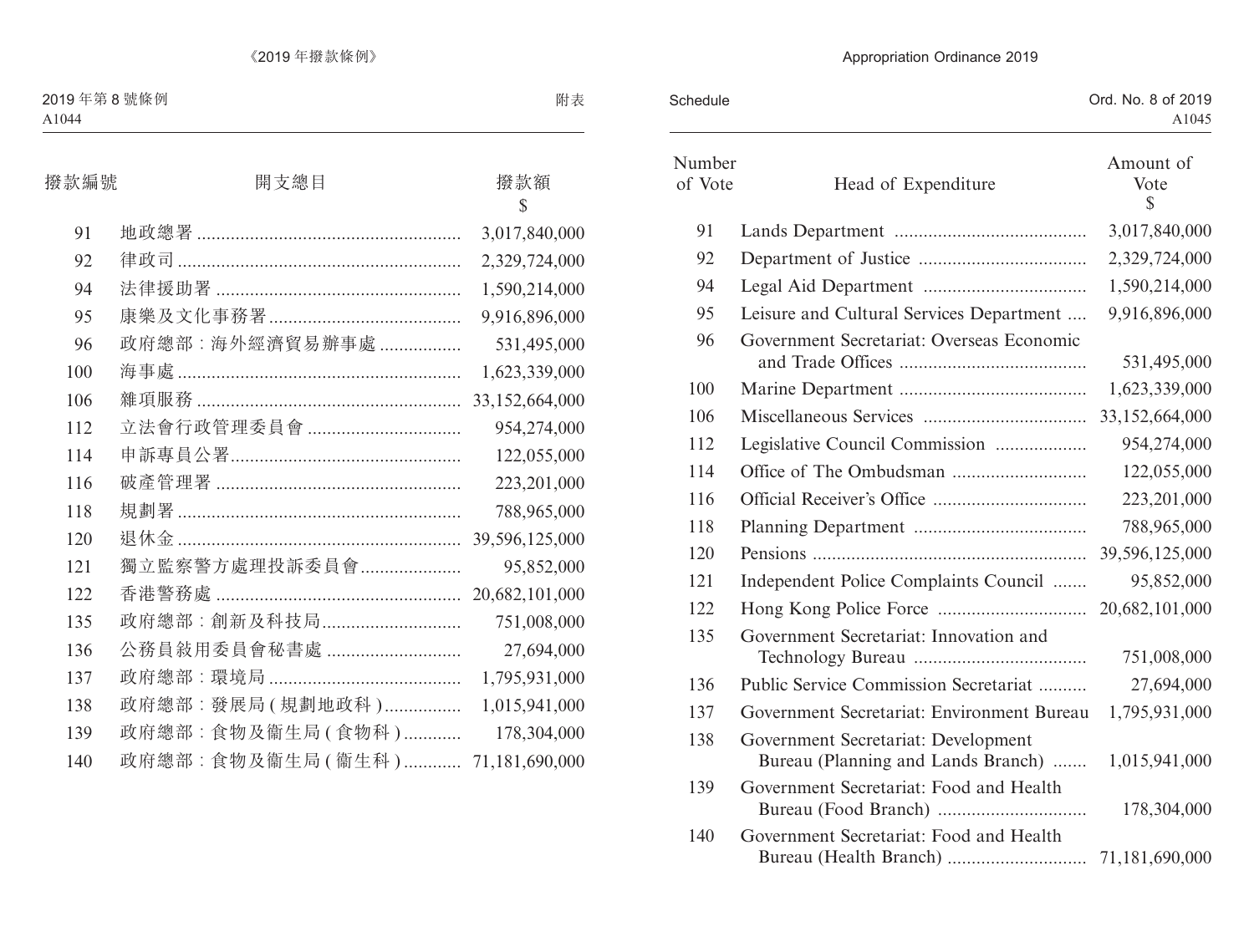| Schedule          |                                                                                                                | Ord. No. 8 of 2019<br>A1047       |
|-------------------|----------------------------------------------------------------------------------------------------------------|-----------------------------------|
| Number<br>of Vote | Head of Expenditure                                                                                            | Amount of<br>Vote<br>$\mathbb{S}$ |
| 141               | Government Secretariat: Labour and Welfare                                                                     | 937,078,000                       |
| 142               | Government Secretariat: Offices of the Chief<br>Secretary for Administration and the                           | 1,030,663,000                     |
| 143               | Government Secretariat: Civil Service                                                                          | 733,778,000                       |
| 144               | Government Secretariat: Constitutional and                                                                     | 766,755,000                       |
| 147               | Government Secretariat: Financial Services<br>and the Treasury Bureau (The Treasury                            | 305,311,000                       |
| 148               | Government Secretariat: Financial Services<br>and the Treasury Bureau (Financial                               | 872,510,000                       |
| 151               | Government Secretariat: Security Bureau                                                                        | 819,927,000                       |
| 152               | Government Secretariat: Commerce and<br>Economic Development Bureau<br>(Commerce, Industry and Tourism Branch) | 3,171,327,000                     |
| 155               | Government Secretariat: Innovation and                                                                         | 820,794,000                       |
| 156               | Government Secretariat: Education Bureau  67,944,609,000                                                       |                                   |
| 158               | Government Secretariat: Transport and<br>Housing Bureau (Transport Branch)                                     | 337,151,000                       |
| 159               | Government Secretariat: Development                                                                            | 708,532,000                       |
| 160               |                                                                                                                | 1,021,055,000                     |